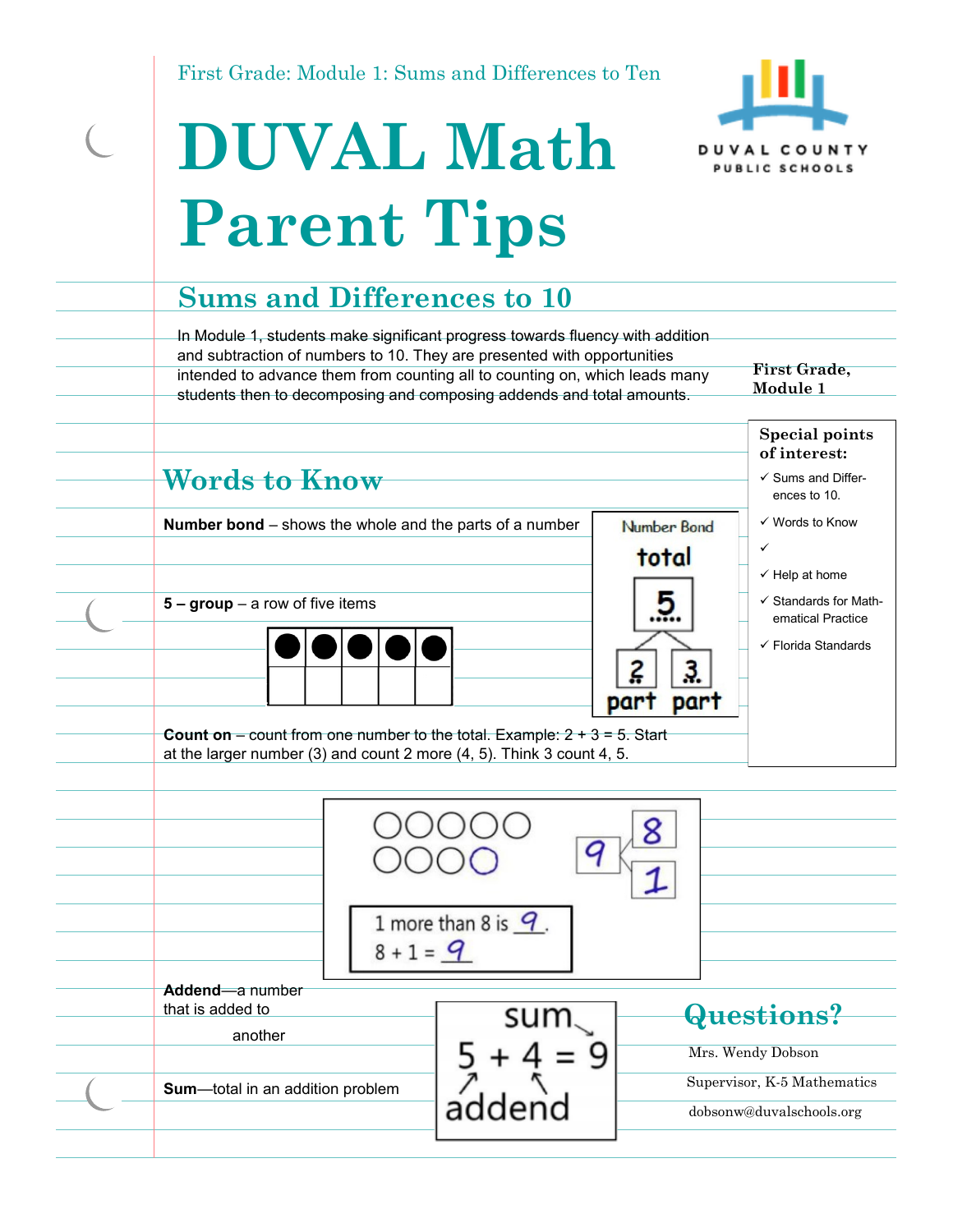## **Part, Part, Whole**



Fill in the missing part of the number bond and count on to find the total. Then write 2 addition sentences for each number bond.

## **Equations**

Students will work with story problems to solve equations. (An equation is a math sentence with an equal sign.) Tracy has 3 orange cats and 4 white cats. How many cats does Tracy have?



#### **Counting On**

Students will focus on the skill of counting on. Remember to find the larger number first. Keep 5 in your head, and count on.  $5 + 2 = ?$ 



### **Number Line**

| A number line is another way to<br>solve story problems.                                 | $Count on \rightarrow$ |  |
|------------------------------------------------------------------------------------------|------------------------|--|
| <b>Count on—start with the smallest number and count</b><br>on to the larger number.     |                        |  |
| <b>Count back—start with the largest number and count</b><br>back to the smaller number. | Count back             |  |
| In both cases circle the number to represent where to                                    |                        |  |
| start.                                                                                   |                        |  |
|                                                                                          |                        |  |
|                                                                                          |                        |  |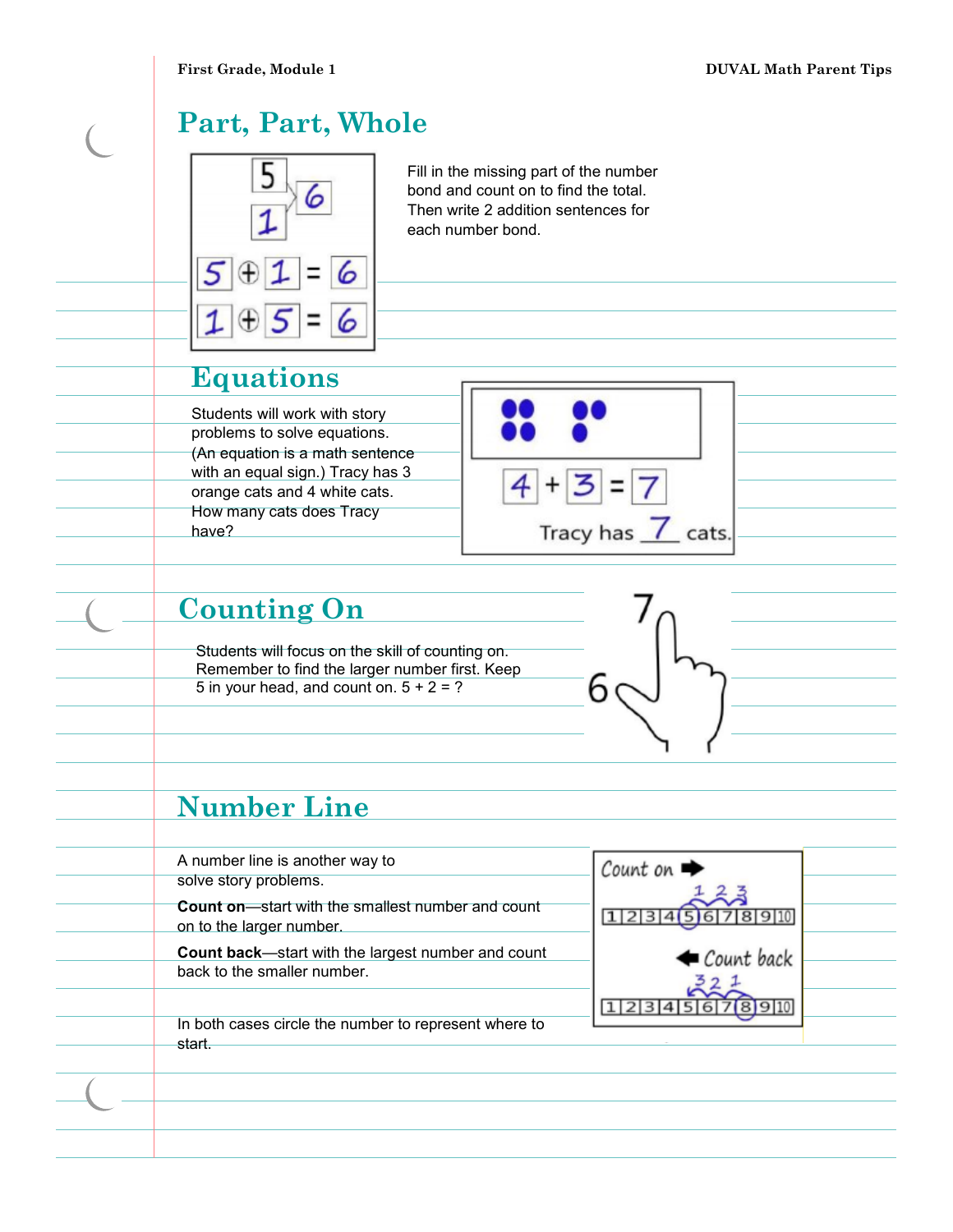# **Number Bond Dashes**

Number Bond Dashes will be done in order to provide fluency when decomposing numbers.

Break the total into parts. Write a number bond and addition and subtraction number sentence to match the story.

Charlie caught 8 fish at the end of the day. He caught 3 in the morning. How many fish did he catch in the afternoon?

 $3 \bigoplus 5 = 8$  $8 \odot 3 = 5$ Charlie caught  $\overline{S}$  fish in the afternoon.

.

**The goal of DUVAL Math is to produce students who are not merely literate, but fluent, in mathematics. Your child has an exciting year of discovering the story of mathematics ahead!** 



# **Circle 5 and make** a number bond.

Sample Problem from Module 1: (Example taken from Module 1, Lesson 2) How many animals do you see? Write at least 2 different number bonds to show different ways to break apart the total.

#### **How can you help at home?**

Roll single digit numbers and add them together. • Roll 2-digit or 3-digit numbers and add them together. • Add all the digits of your house number together. • Make a train with legos or colored blocks. Write a number sentence for the different colors in the train. •

Add the price of two items at a store. • Compare gas prices to find the lowest amount. • Start with 20 counters (beans, pennies, etc.) and roll two dice to make a 2-digit number. Subtract counters until you get to 0. • Give your student an addition or subtraction number

sentence and ask them to make up a story problem to go with the number sentence. • Make a physical array with counters and record on paper using symbols.